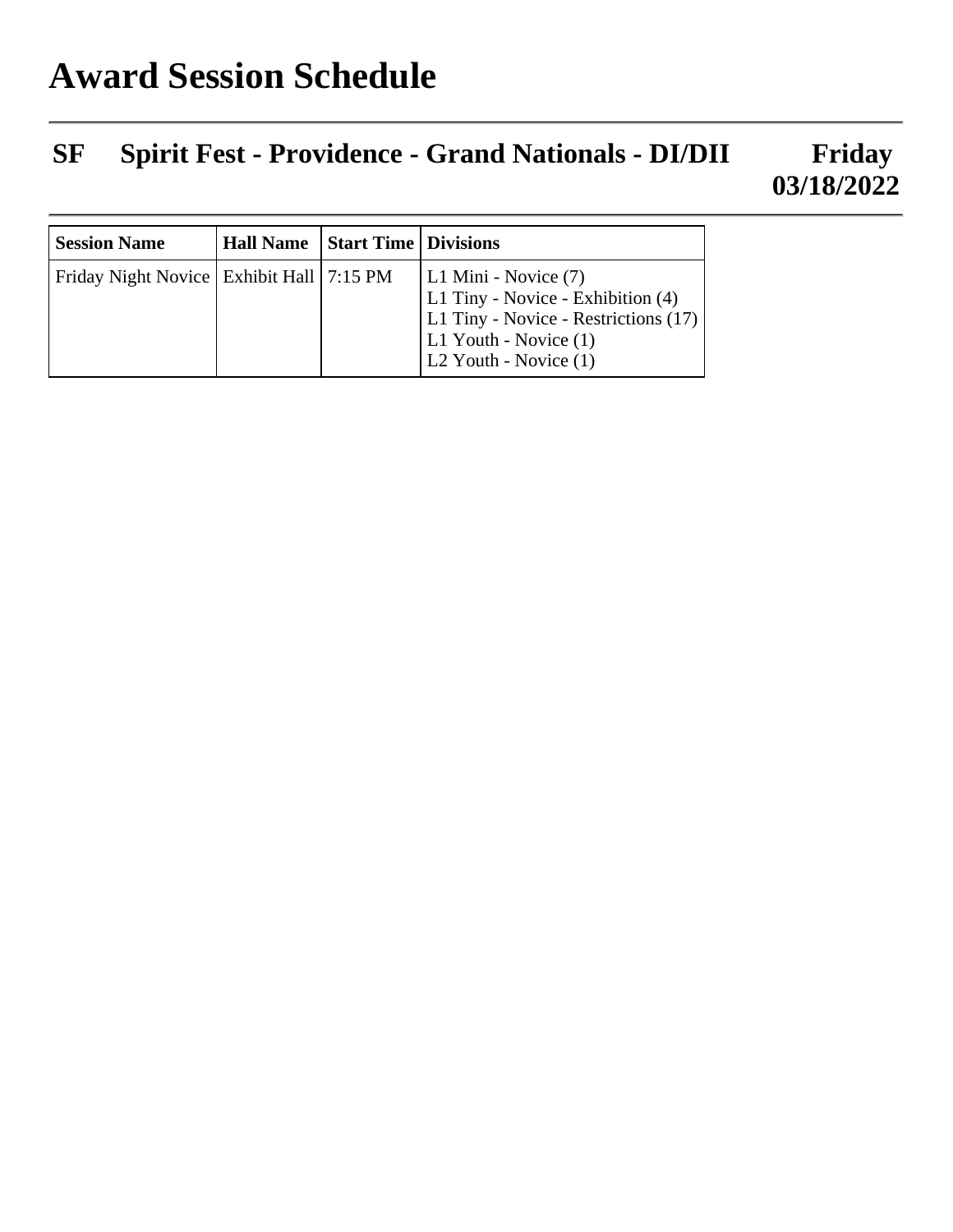## **SF Spirit Fest - Providence - Grand Nationals - DI/DII Saturday 03/19/2022**

| <b>Session Name</b>                   | Hall<br><b>Name</b> | <b>Start</b><br><b>Time</b> | <b>Divisions</b>                                                                                                                                                                                                                                  |
|---------------------------------------|---------------------|-----------------------------|---------------------------------------------------------------------------------------------------------------------------------------------------------------------------------------------------------------------------------------------------|
| Saturday - 10:55 AM - Exhibit<br>Hall | Exhibit<br>Hall     |                             | 10:55 AM   L1.1 Youth - PREP - A (9)<br>L2.2 Junior - PREP $(6)$<br>L <sub>2.2</sub> Mini - PREP $(1)$<br>L2.2 Youth - PREP $(2)$<br>L3.2 Junior - PREP $(4)$<br>L3.2 Senior - PREP $(1)$                                                         |
| Saturday - 11:05 AM -<br>Ballroom     | Ballroom            |                             | 11:05 AM   L2.1 Performance Recreation - 8-18 Years Old<br>$(NON)$ $(1)$<br>L1.1 Mini - PREP - A (8)<br>L1.1 Tiny - PREP - $A(6)$                                                                                                                 |
| Saturday - 11:25 AM - Exhibit<br>Hall | Exhibit<br>Hall     |                             | 11:25 AM   L1.1 Junior - PREP - A $(6)$<br>L1.1 Junior - PREP - B $(6)$<br>L1.1 Youth - PREP - B $(7)$<br>L2.1 Junior - PREP $(1)$<br>L2.1 Senior - PREP $(1)$<br>L2.1 Youth - PREP $(2)$<br>L <sub>2.2</sub> Senior - PREP $(2)$                 |
| Saturday - 11:30 AM - Awards          | Ballroom            |                             | 11:30 AM   L1 Performance Recreation - 8 and Younger (NON)<br>(1)<br>L2 Performance Recreation - 8-18 Years Old (NON)<br>(1)<br>L3 Performance Recreation - 8-18 Years Old (NON)<br>(1)<br>L1.1 Mini - PREP - B (9)<br>L1.1 Tiny - PREP - B $(6)$ |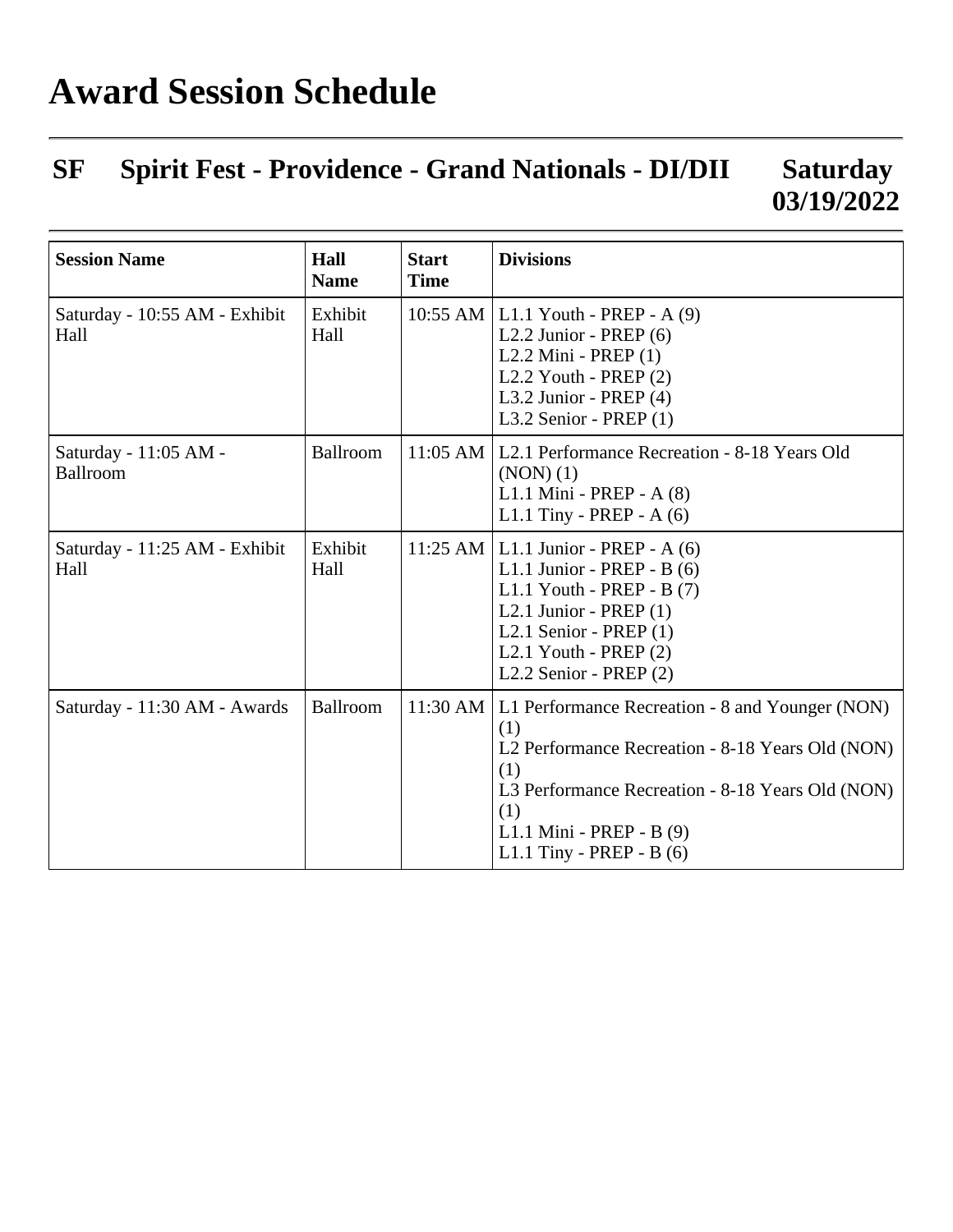## **Award Session Schedule**

## **SF Spirit Fest - Providence - Grand Nationals - DI/DII Sunday 03/20/2022**

| <b>Session Name</b>                                                              | Hall<br><b>Name</b> | <b>Start</b><br><b>Time</b> | <b>Divisions</b>                                                                                                                                  |
|----------------------------------------------------------------------------------|---------------------|-----------------------------|---------------------------------------------------------------------------------------------------------------------------------------------------|
| Sunday-10:05 AM - Ballroom                                                       | <b>Ballroom</b>     | 10:05<br>AM                 | L1 Junior - $D2 - A(6)$<br>L1 Mini - D2 - Small (3)                                                                                               |
| Sunday-10:10 AM - Dunk                                                           | Dunkin<br>Center    | 10:10<br>AM                 | CheerABILITIES - Elite<br>(1)<br>L3 Youth - Small (4)                                                                                             |
| Sunday- 10:20 AM - Exhibit Hall                                                  | Exhibit<br>Hall     | 10:20<br>AM                 | L3 Junior - $D2 - A(5)$<br>L3 Youth - $D2$ - Small $(2)$<br>$L1 - U17(5)$                                                                         |
| Sunday-12:20 PM - Ballroom                                                       | Ballroom            | 12:20<br><b>PM</b>          | L1 Junior - $D2 - B(5)$<br>L1 Tiny - $D2(1)$<br>L1 Youth - $D2(7)$<br>L2 Youth - $D2$ - Small (4)<br>L1 Senior - $D2$ - Small $(1)$               |
| Sunday-12:45 PM - Ballroom                                                       | Ballroom            | 12:45<br><b>PM</b>          | L1 Mini - $A(5)$<br>L2 Youth - Small $(5)$                                                                                                        |
| Sunday-1:05 PM - Dunk                                                            | Dunkin<br>Center    | 1:05<br><b>PM</b>           | L3 Junior - Medium (8)<br>L3 Junior - Small (5)<br>L3 Senior - Medium (2)<br>L3 Senior - Small (2)                                                |
| Sunday- 1:10 PM - Exhibit Hall                                                   | Exhibit<br>Hall     | 1:10<br>PM                  | L3 Junior - $D2 - B(5)$<br>L3 Senior - $D2$ - Small (6)<br>L3 Senior Coed - D2 -<br>Small $(3)$<br>$L2 - U17(8)$<br>$L2 - U19(1)$                 |
| Sunday- 1:35 PM - Exhibit Hall                                                   | Exhibit<br>Hall     | 1:35<br><b>PM</b>           | L4 Junior - $D2(5)$<br>L4.2 Senior - $D2(3)$<br>L4.2 Senior Coed - D2 (1)<br>$L3 - U17(9)$<br>$L3 - U19(1)$<br>$L4 - U17(3)$<br>L4 - U17 Coed (1) |
| Sunday-1:35 PM -Dunk-Teams in this awards session<br>please report back @ 730 PM | Dunkin<br>Center    | 1:35<br>PM                  | L6 International Open - NT<br>(10)<br>L6 International Open<br>$Coded - NT(8)$                                                                    |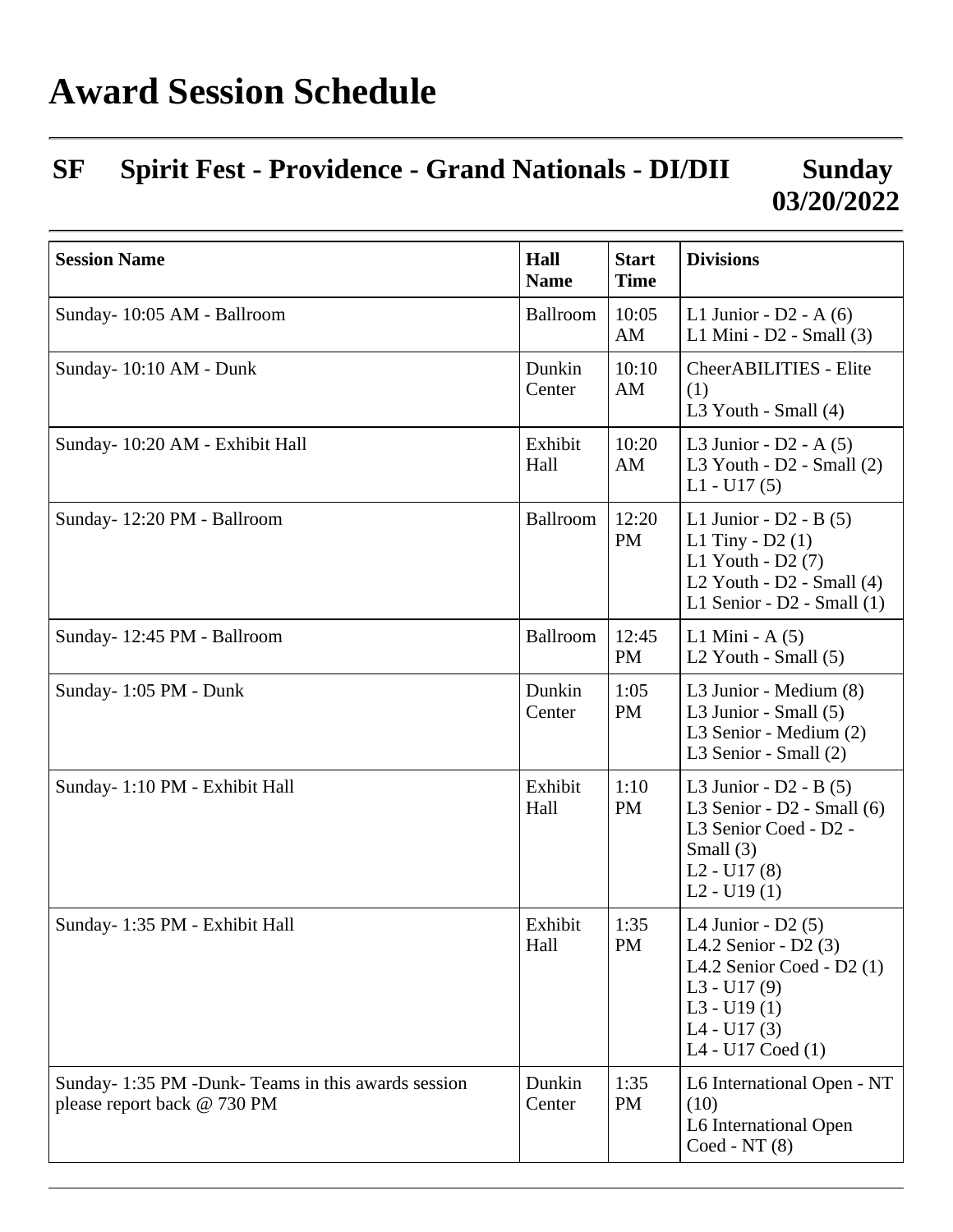| Sunday- 3:05 PM - Dunk         | Dunkin<br>Center | 3:05<br><b>PM</b> | L4 Junior - Small (4)<br>L5 Junior - Small (3)<br>L4 Junior - Medium (2)                                                                             |
|--------------------------------|------------------|-------------------|------------------------------------------------------------------------------------------------------------------------------------------------------|
| Sunday- 3:55 PM - Ballroom     | <b>Ballroom</b>  | 3:55<br><b>PM</b> | L1 Mini - $B(5)$<br>L1 Tiny $(4)$<br>L2 Senior - Medium (3)<br>L <sub>2</sub> Senior - Small (3)<br>L2 Youth - Medium (3)<br>$L2$ Mini - Small $(2)$ |
| Sunday- 4:00 PM - Exhibit Hall | Exhibit<br>Hall  | 4:00<br><b>PM</b> | L2 Junior - D2 - Medium<br>(3)<br>L4 Senior - $D2$ - Small $(3)$<br>L4 Senior Open - D2 (3)<br>$L4 - U19(1)$<br>L4 - U19 Coed (1)                    |
| Sunday- 5:40 PM - Exhibit Hall | Exhibit<br>Hall  | 5:40<br>PM        | L <sub>2</sub> Junior - D <sub>2</sub> - Small - A<br>(6)<br>L4 Senior Coed - D2 (4)<br>L6 Junior - $D2(1)$<br>L4 International Open (1)             |
| Sunday- 6:00 PM - Ballroom     | Ballroom         | 6:00<br><b>PM</b> | L1 Junior - Medium (3)<br>L1 Youth - Small (6)<br>L <sub>2</sub> Junior - Medium (4)<br>L2 Junior - Small - $A(6)$                                   |
| Sunday- 6:10 PM - Exhibit Hall | Exhibit<br>Hall  | 6:10<br><b>PM</b> | L2 Junior - Small - B $(5)$<br>L2 Senior - $D2$ - Small $(4)$<br>L5 Senior Coed - D2 -<br>Small $(3)$<br>L5 Senior Open Coed - D2<br>(3)             |
| Sunday- 6:30 PM - Ballroom     | Exhibit<br>Hall  | 6:30<br><b>PM</b> | L1 Junior - Small $(5)$<br>L1 Senior - Medium (1)<br>L <sub>2</sub> Junior - D <sub>2</sub> - Small - B<br>(6)                                       |
| Sunday- 6:30 PM - Dunk         | Dunkin<br>Center | 6:30<br>PM        | L4 Senior - Medium (2)<br>L5 Junior Coed - Small (4)<br>L5 Senior $(2)$<br>L5 Senior Coed - Medium<br>(2)<br>L6 Junior - Small $(3)$                 |
| Sunday-7:00 PM - Dunk          | Dunkin<br>Center | 7:00<br><b>PM</b> | L4 Senior - Small (6)<br>L4.2 Senior - Medium (1)<br>L4.2 Senior - Small $(6)$<br>L4.2 Senior Coed - Small<br>(2)                                    |